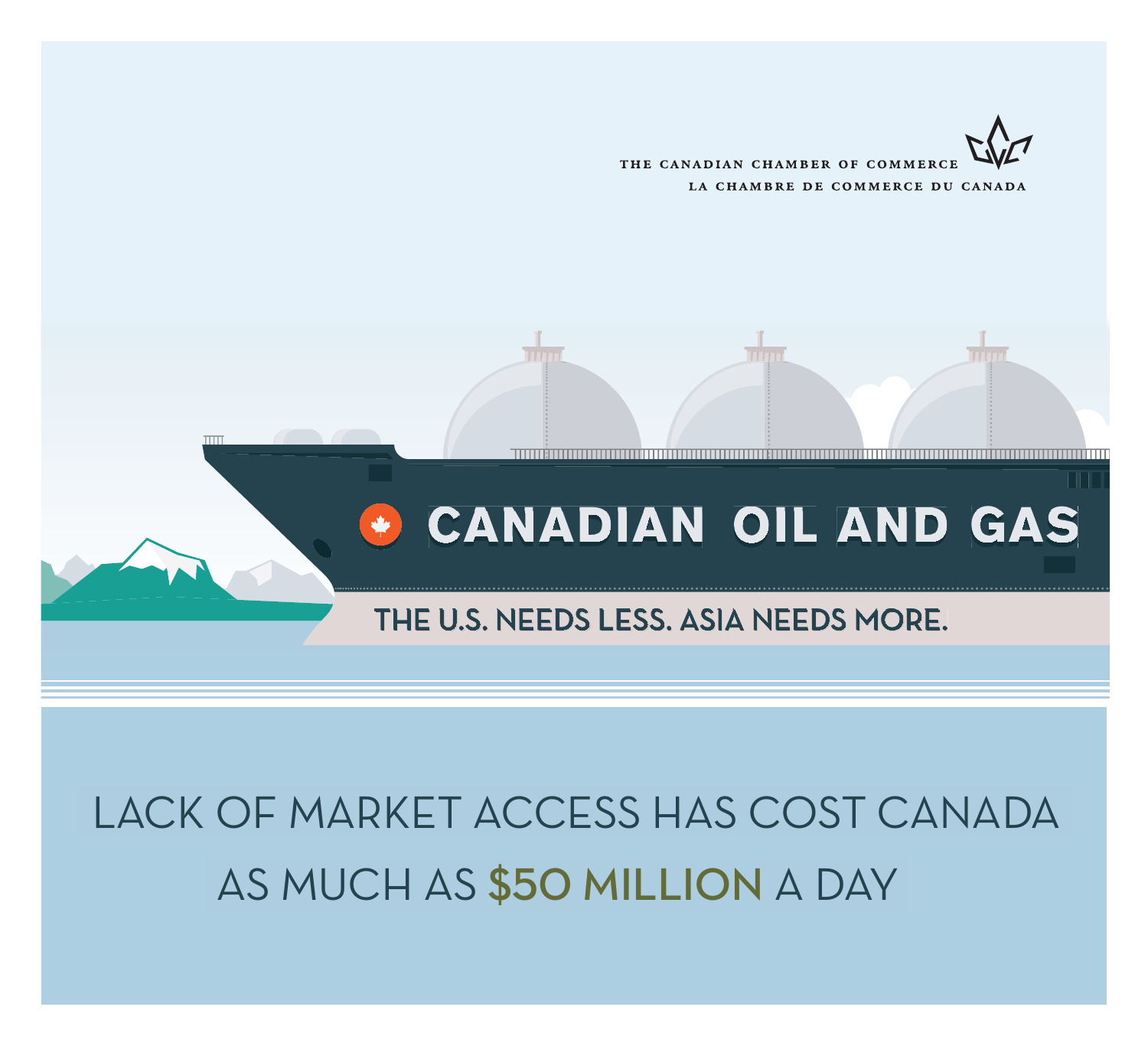

Canada's failure to diversify its energy market is leaving millions of dollars on the table every day. We are at a critical point. What's at stake for Canada is millions of jobs, tax revenues and other economic benefits. The cost of inaction is enormous.

Oil and gas, its transportation and its environmental and social impacts have become one of the most pressing policy debates of the last few years. There are key facts every Canadian needs to understand about the issue. It is time to have a balanced

discussion about what it means to be an energy nation in the 21st century. The lack of reliable access to tidewater for oil and gas and its attendant effects on the Canadian economy is a key barrier to competitiveness with negative implications for the nation.

Balancing the essential contribution oil and gas makes to our standard of living with environmental and social responsibility is not easy. At the Canadian Chamber of Commerce we are committed to having this discussion. The choices we make will shape our economy for years to come.

As Canadians, we all need to be part of this discussion.

Paris Beath.

Perrin Beatty President and Chief Executive Officer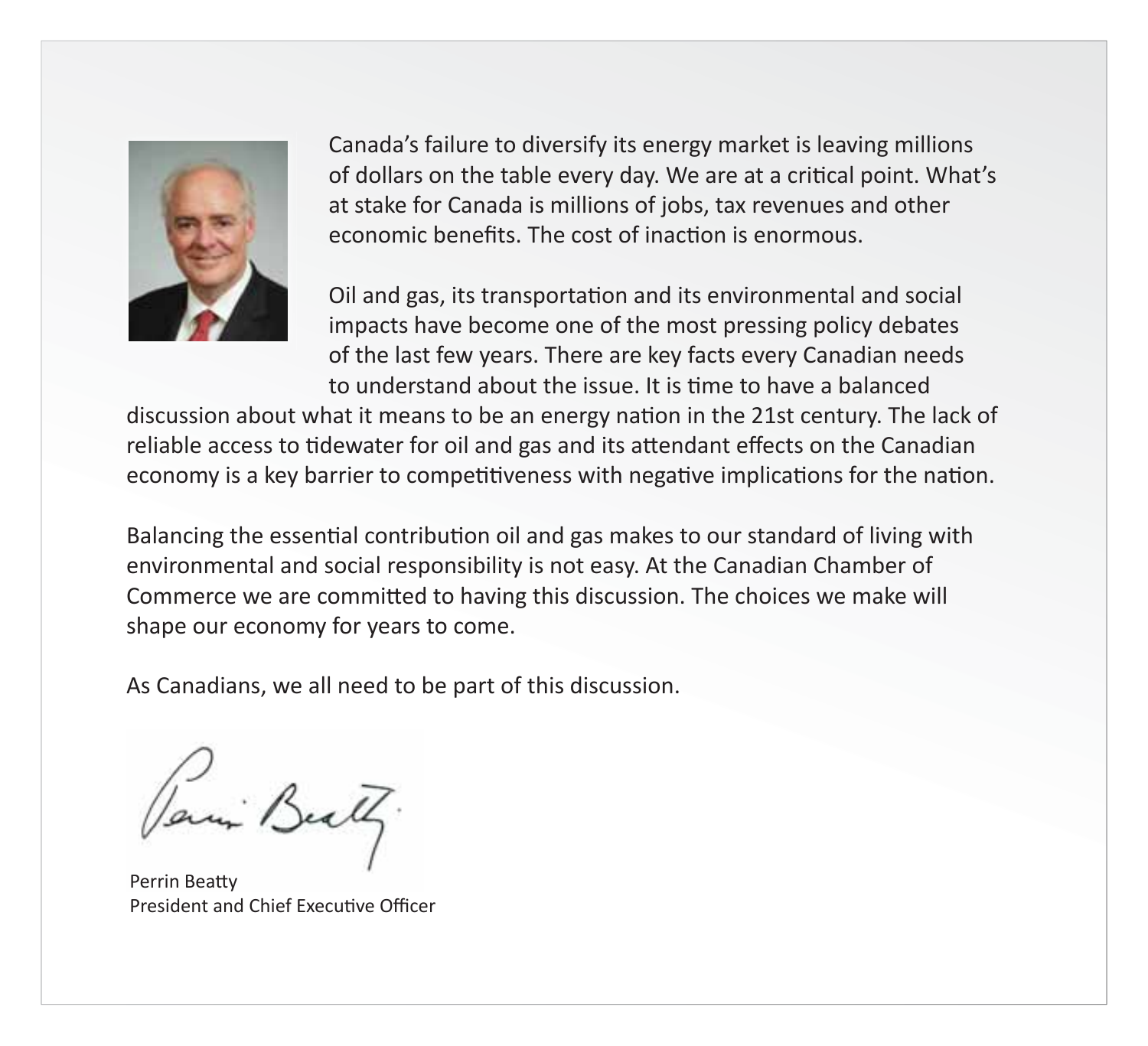### The world will rely on oil and gas for the foreseeable future.

If Canada does not export oil and gas, the world will not stop using hydrocarbons; Canada will simply miss out on a rare opportunity.



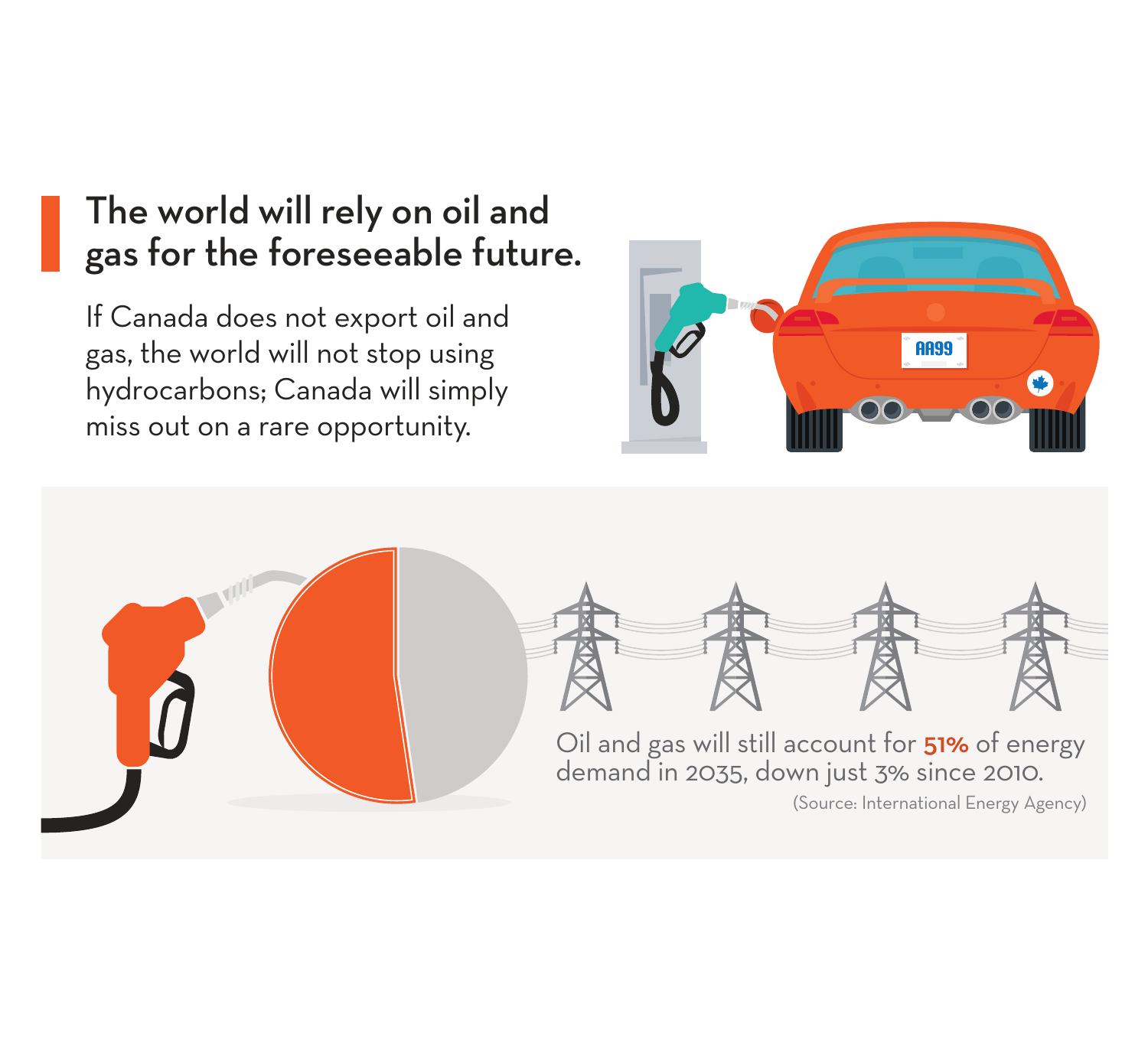# **THE PROBLEM**

Canada can no longer rely on the U.S. as the destination for virtually all its oil exports.



Current U.S. exports: Petroleum

Natural Gas

**BORDER** 

I ₩

The U.S. is predicted to drastically reduce its oil and gas imports over the next 25 years

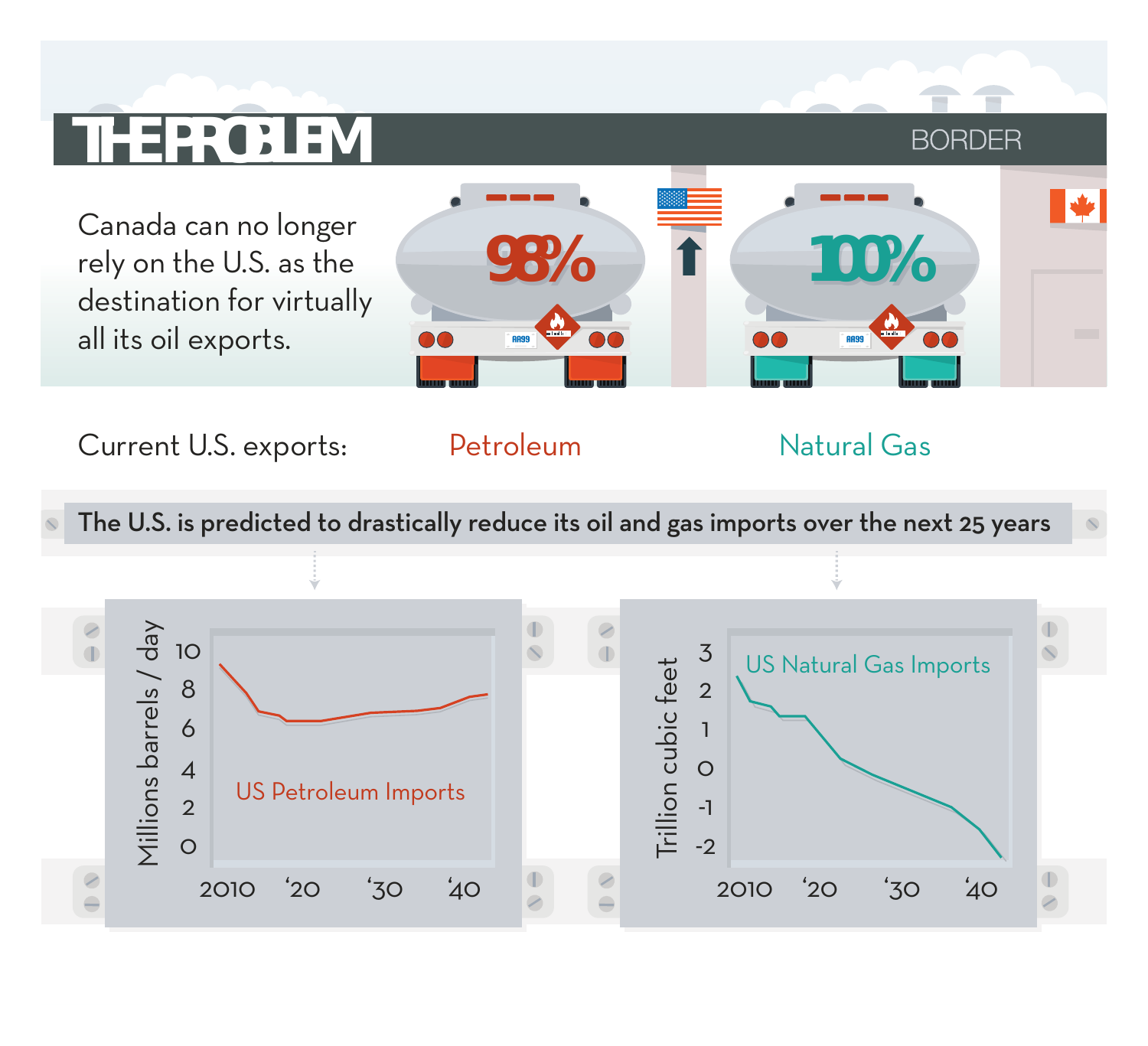#### of Fundy **THE ASIA OPPORTUNITY** Asia will see its energy imports increase dramatically in the future. XXXXXXXXXXXXXXXXXXXXXXXXXXXXX  $\frac{8}{1}$  $\frac{8}{1}$ Villions barrels / day Millions barrels / day Million tons of oil Equiv. 30 1800 Asian Natural 25 1500 Gas Consumption 20 1200 15 900 **10** 600 Asian Petroleum Imports 5 300  $\color{blue}\odot$  $\mathcal{C}$ 2000 '40 '10 '20 '30 2010 '40 '20 '30  $\equiv$  $\equiv$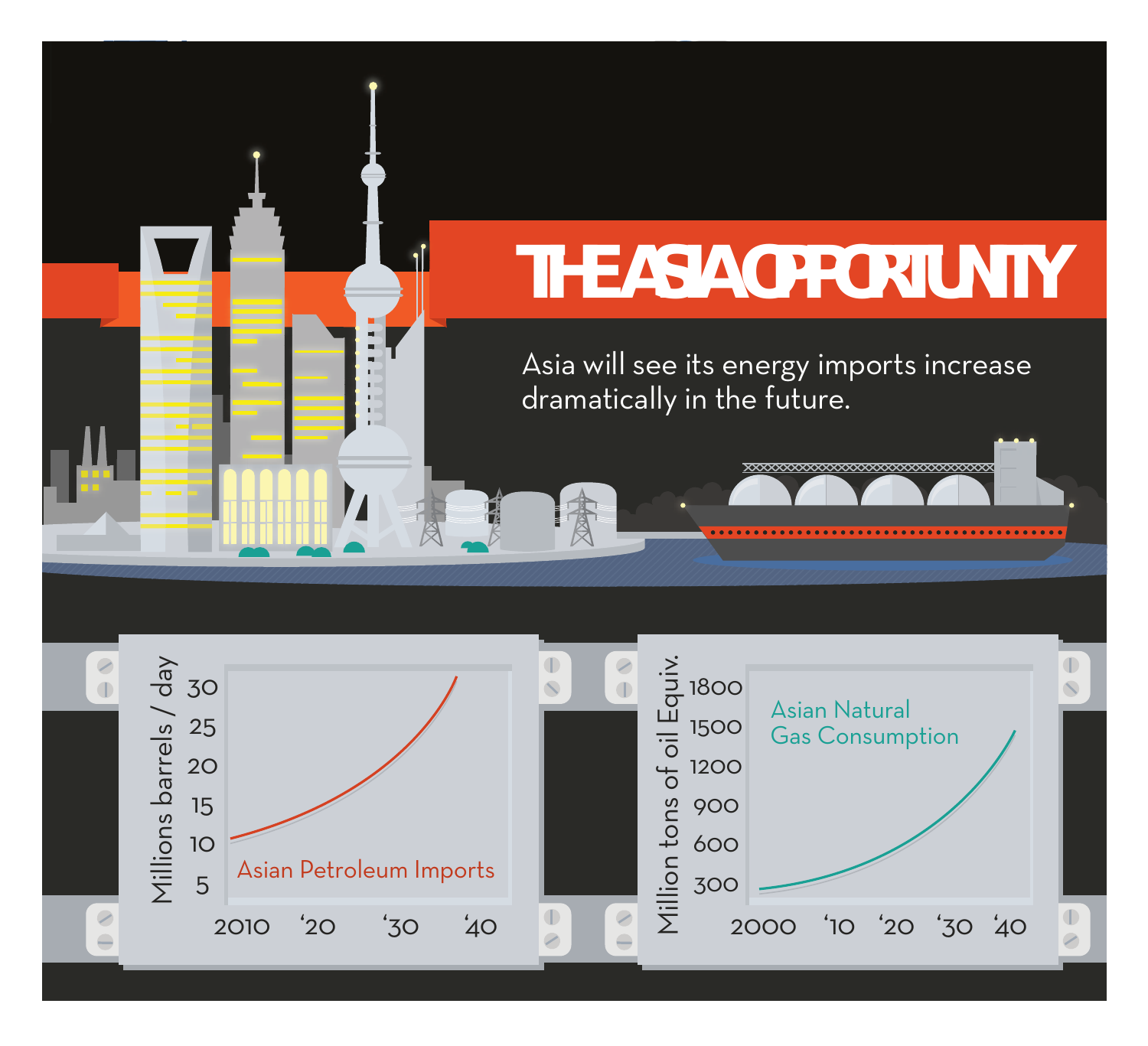Canada currently lacks the infrastructure to get energy to tidewater and overseas.

The lack of access to global markets often forces Canadian oil producers to accept lower prices. This has cost Canadian producers as much as \$50 million a day in lost revenues.

#### WHAT \$50 MILLION A DAY REALLY MEANS TO CANADIANS:



3/4th of the costs of the tidal energy project in the Bay of Fundy

(\$86 million)

\$50 million could pay for the Saint-Laurent Sports Complex in Montreal





A year's worth of medical, laboratory and drug supplies for the Hospital for Sick Children (\$72 million - 2013)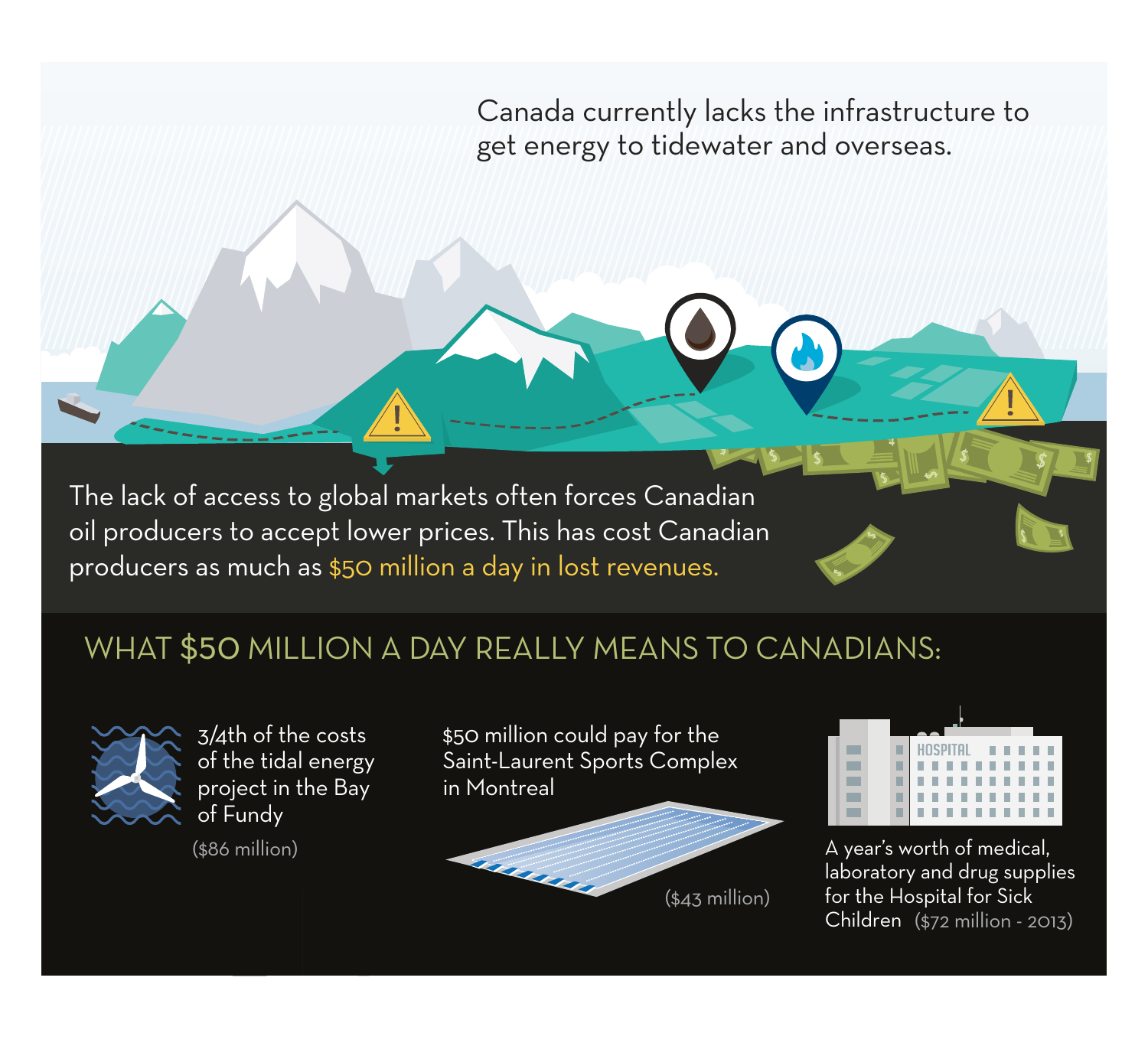# Getting Canadian oil and gas to Asia would mean billions in additional investment

Over the next 25 years, anticipated investment of \$386 billion in Canada's natural gas sector will provide:



# 131,000

additional jobs per year

Almost as much as the entire machinery manufacturing sector

 $$3.1\$  Enough to cover health care

in taxes per year

spending in Newfoundland



in additional GDP

(Conference Board of Canada)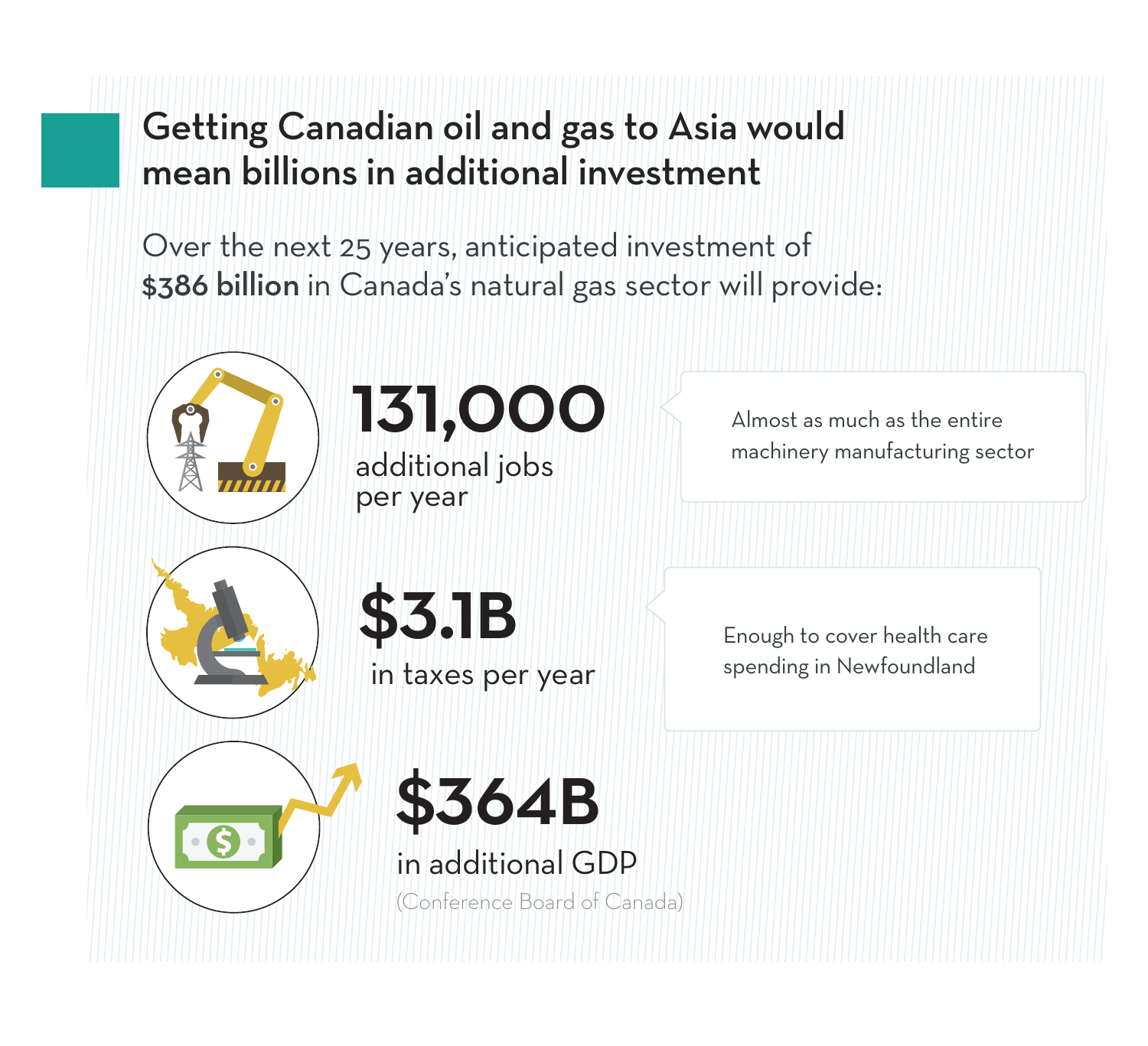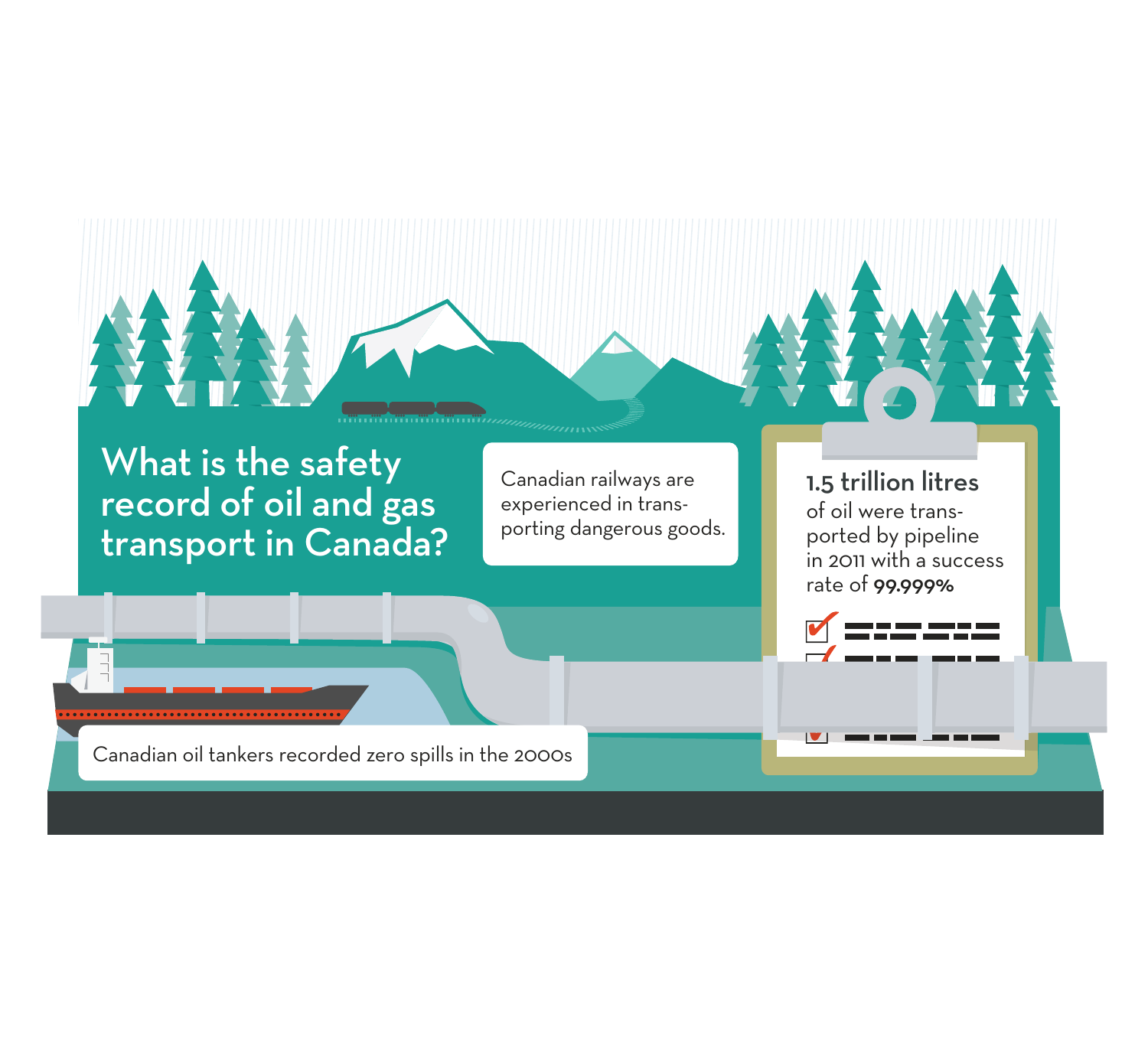

An Albertan demonstration plant is being developed to use algae to transform carbon emissions from oil sands facilities into products like biofuels Shell diverts municipal sewage, treats it and uses it in natural gas production instead of water from river and lakes.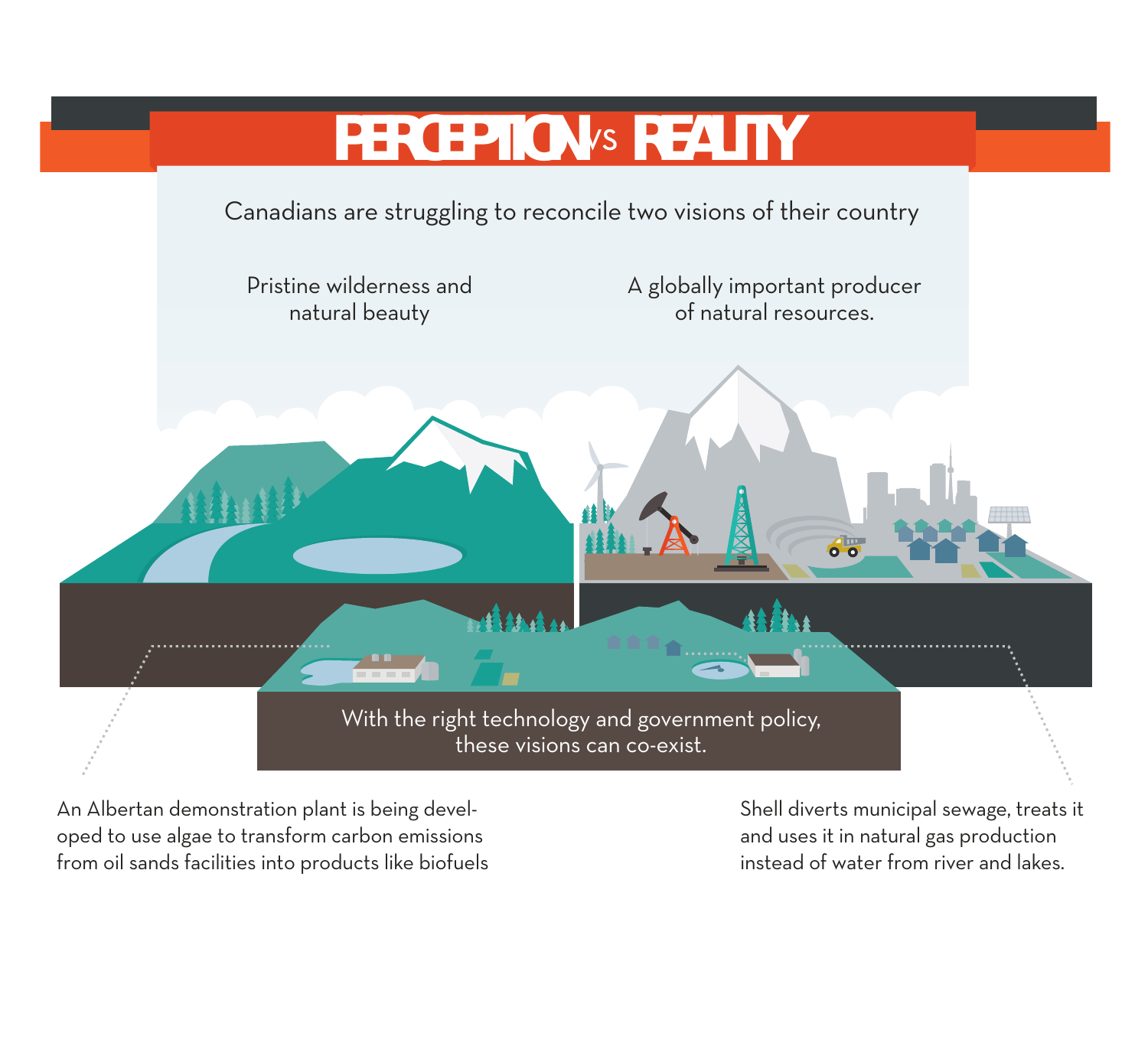The perception that Canadian energy resources are **uniquely damaging** to the global climate is false.

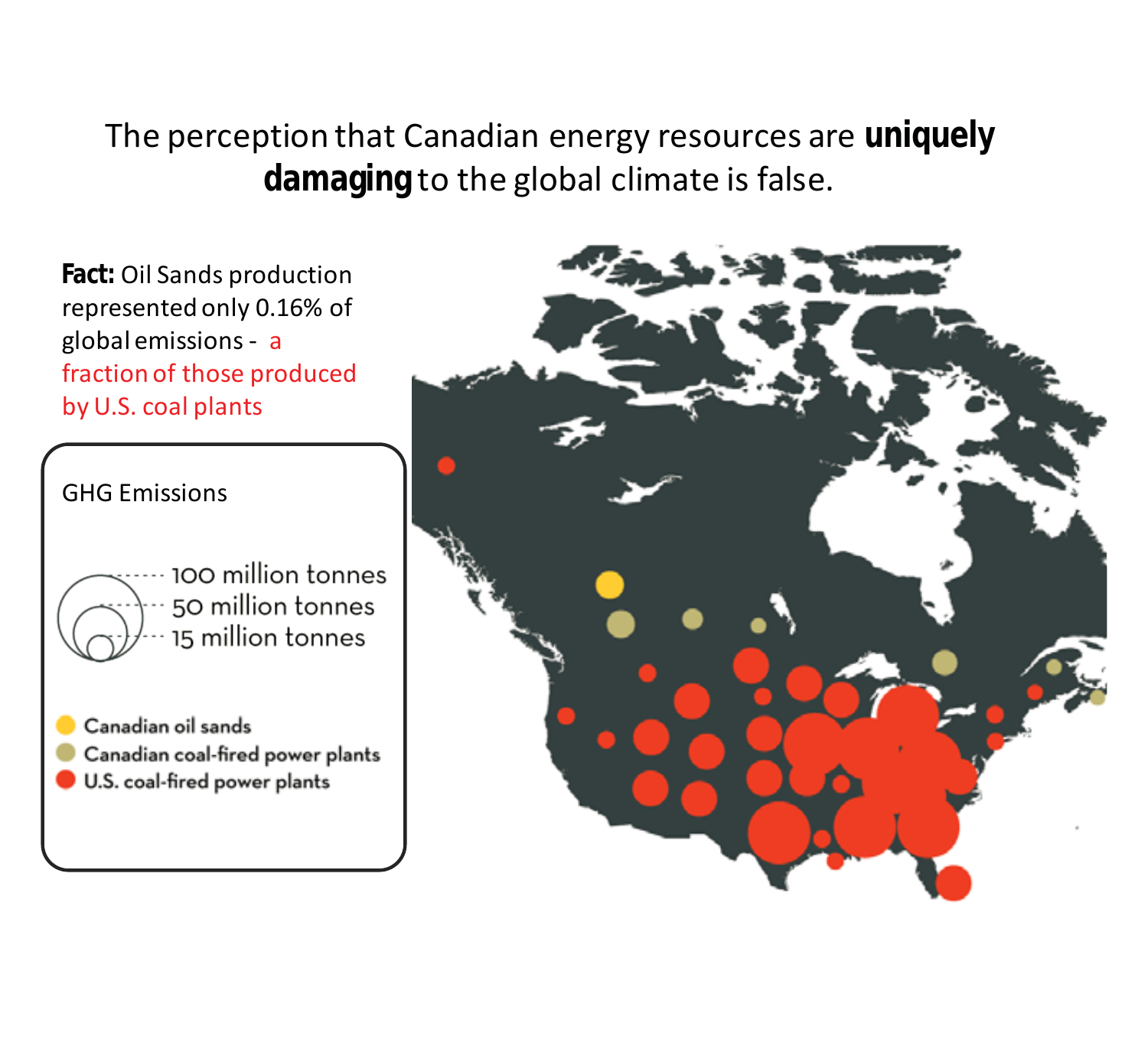

### Fact:

About **70-80%** of emissions contained in a barrel of oil are created when gasoline or diesel is burned, not when crude oil is produced.

The transition to a low carbon economy will be led by changing energy consumption, and by advancing environmental innovation in our energy production.

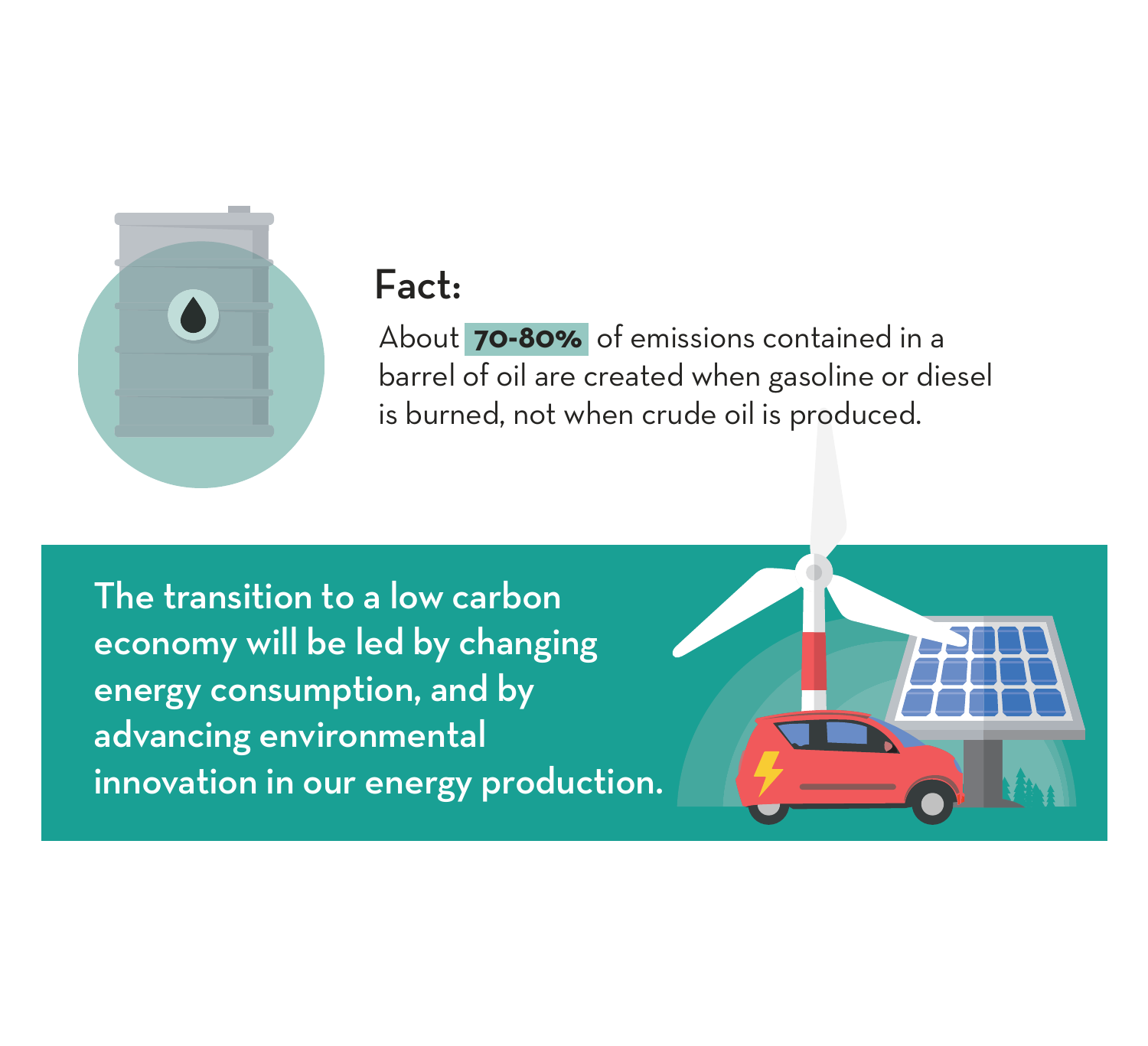

As a country, Canada has the skills and technology to develop its energy resources, yet we have no export capability beyond the U.S.

## The solution is obvious:

Canada needs to build the infrastructure to connect supply with demand in the international market.



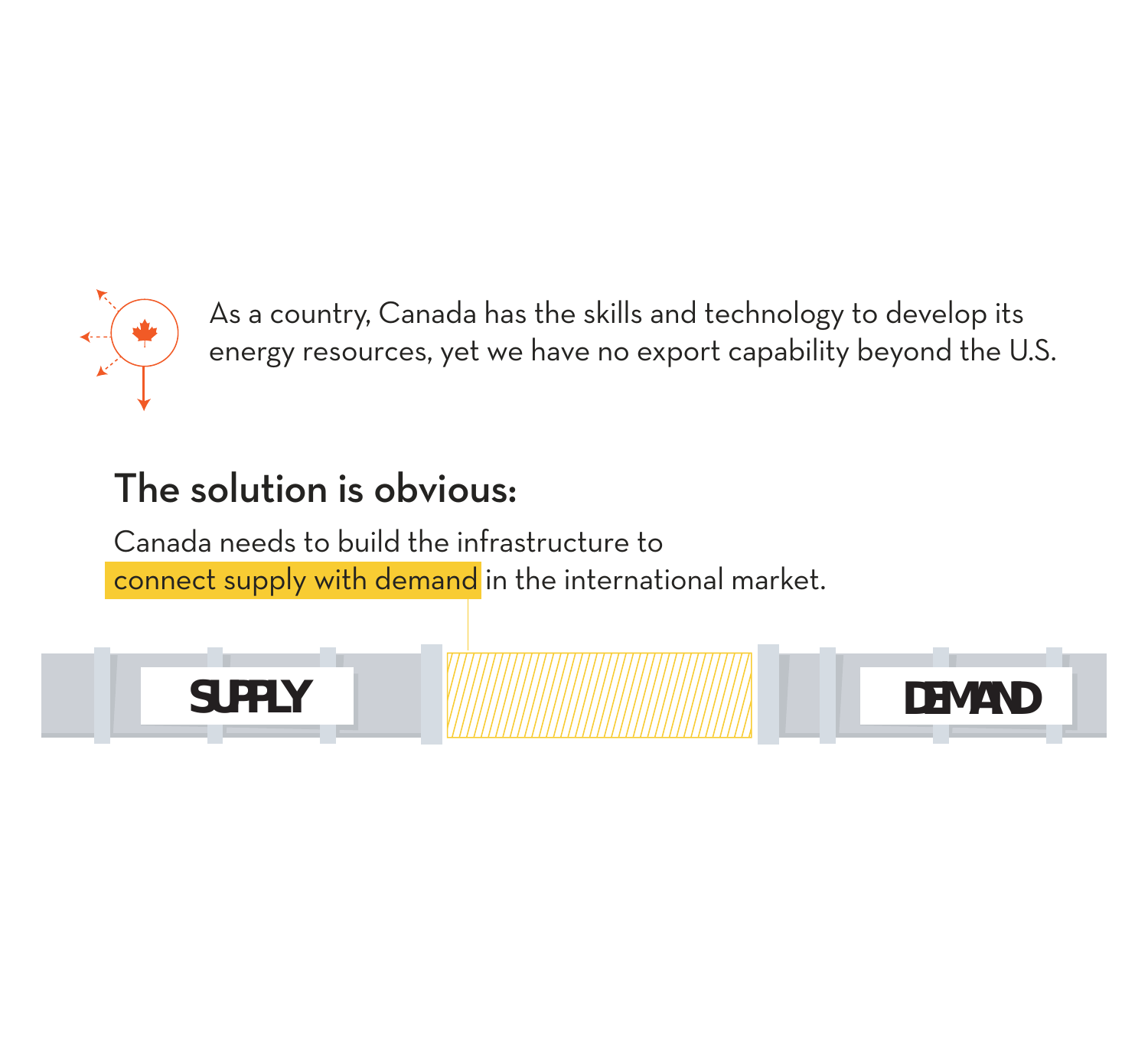Canadians must come to grips with **three** facts:

**1**

Tomorrow's growth in energy consumption lies largely in Asia; there are plentiful global supplies of oil and gas to satisfy this demand

- The lack of access to global markets cost Canadians millions every day **2**
- With the right technologies and policies, Canada can find a way to produce natural resources while protecting the environment **3**

The speed with which the people of Canada can react to these realities will determine Canada's ability to compete as a nation in the 21st century.